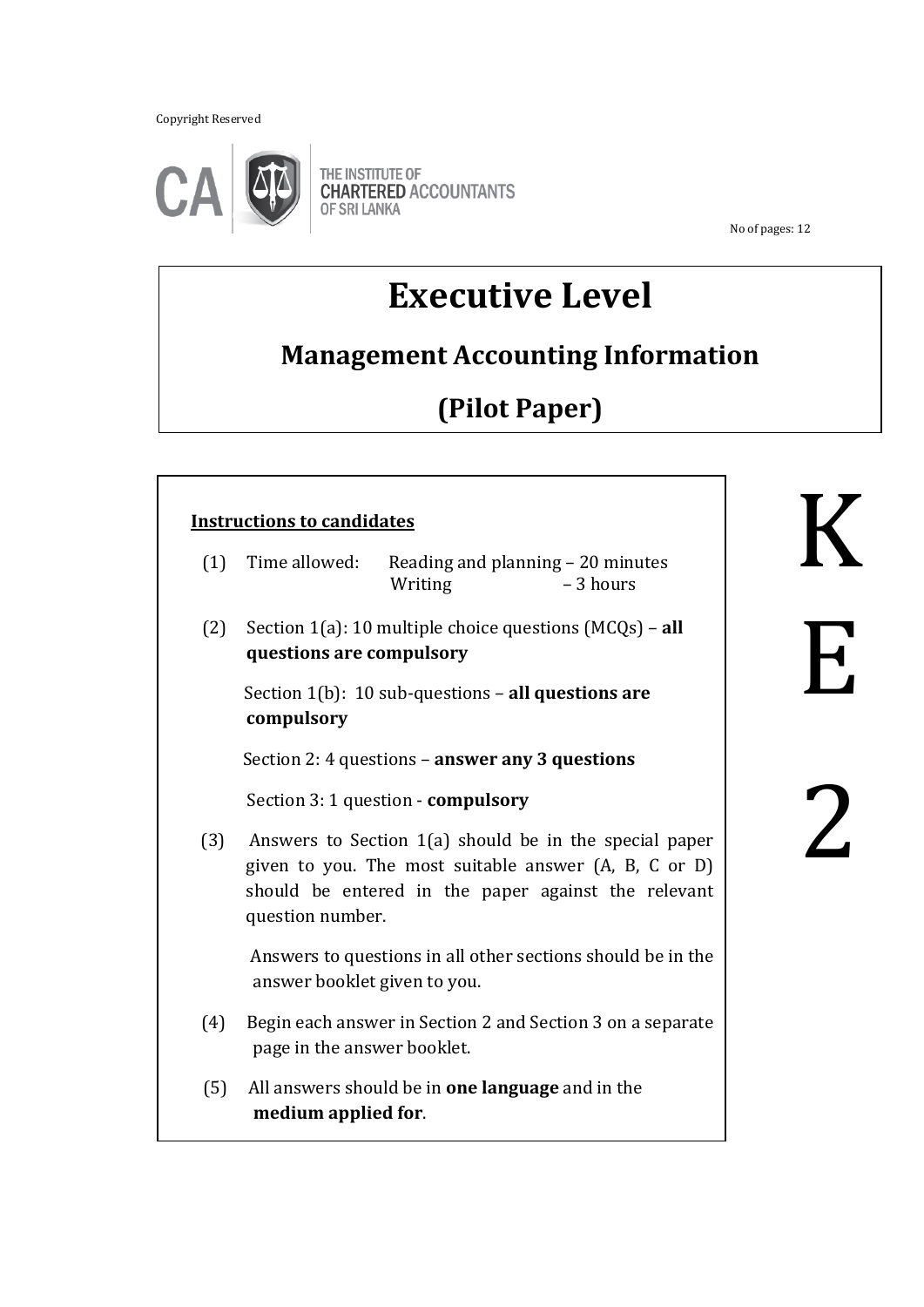### **SECTION 1**

*All questions are compulsory. Total marks for section 1 is 50 marks. Recommended time for the section is 90 minutes.*

#### **Question 01**

**1(a):** You are required to choose the most appropriate answer.

(Total 20 marks)

- 1.1. Identify the promotional offer which gives the best benefit to the customer:
	- A. Buy 1 and get 50% off on the 2nd
	- B. Buy 2 and get the 3rd free
	- C. Buy 3 and get 2 more free
	- D. Buy 4 and get 35% off on all

#### **(2 marks)**

- 1.2. For a project where an initial cash outflow is followed by a series of subsequent cash inflows, identify which of the following statements is true when the applicable discount rate falls:
	- A. Net Present Value (NPV) increases
	- B. IRR increases
	- C. Payback period shortens
	- D. Accounting rate of return increases

#### **(2 marks)**

- 1.3. A financial institution offers to pay Rs. 100,000 at the end of each year for 10 years commencing from 31/12/2025 provided an agreed amount is deposited on 1/1/2015. If 12% return on the investment is expected, the maximum amount one would be prepared to invest rounded upwards to the nearest Rs. thousand is:
	- A. Rs. 1,000,000
	- B. Rs. 620,000
	- C. Rs. 322,000
	- D. Rs. 182,000

**(2 marks)**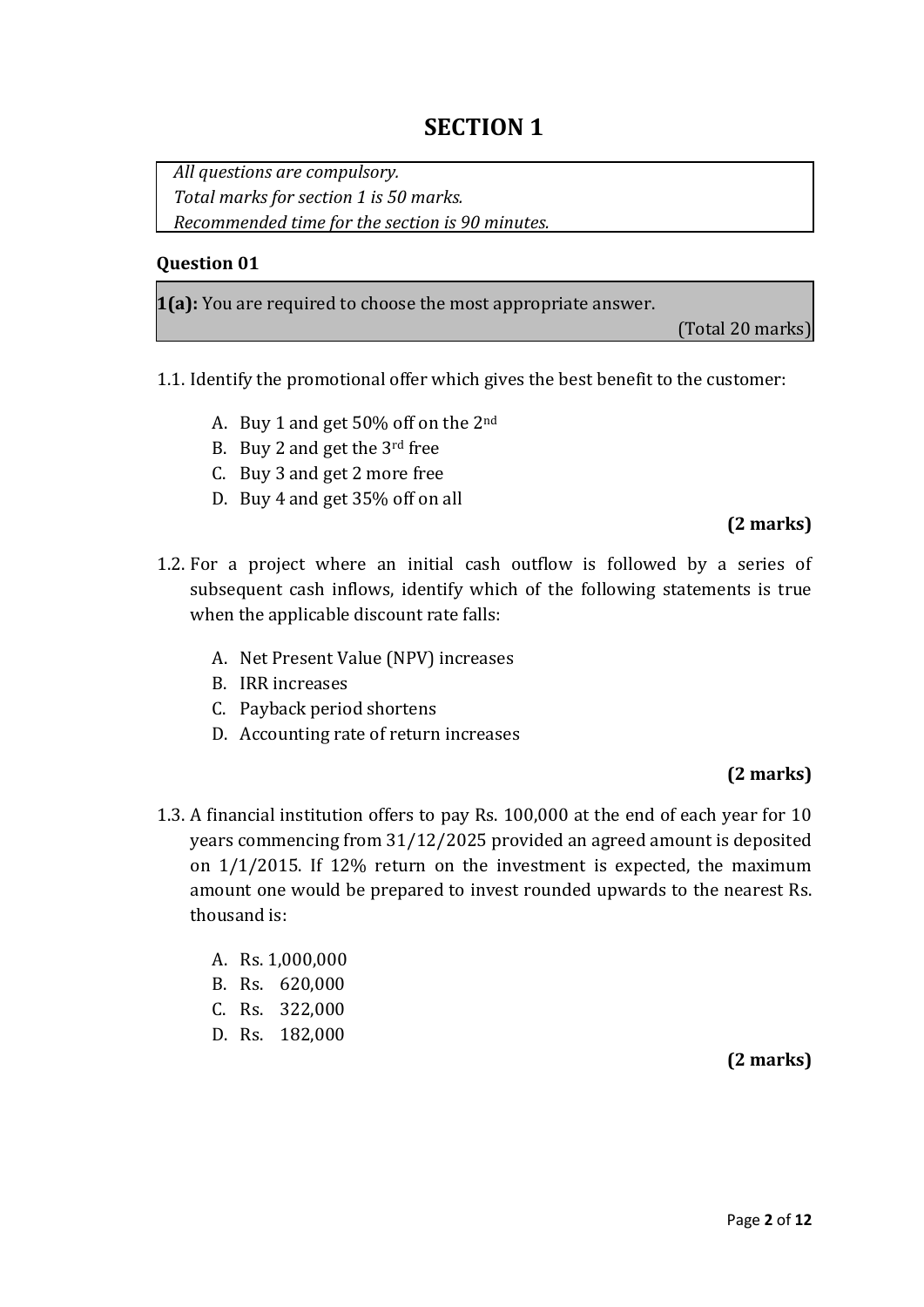- 1.4. A company is bidding for a contract of which the profit is estimated to be Rs. 50 million, Rs. 90 million and Rs. 120 million with the probabilities of 1/2, 1/3 and 1/6 respectively. The expected value of the contracts is
	- A. Rs. 75 million
	- B. Rs. 120 million
	- C. Rs. 200 million
	- D. Rs. 260 million

#### **(2 marks)**

1.5. Given below are the information for four data sets A, B, C and D.

| Data set           |     |     |     |     |
|--------------------|-----|-----|-----|-----|
| Mean               |     | 175 | 200 | 250 |
| Standard deviation | -25 | 20  |     | 30  |

The set of data which is most volatile is:

- A. A B. B  $C_{\alpha}$   $C_{\beta}$
- D. D

#### **(2 marks)**

- 1.6. From the following assumptions the incorrect assumption with regard to the EOQ model is:
	- A. Demand is constant
	- B. Lead time is zero
	- C. Sufficient resources are available to accommodate EOQ
	- D. Replenishment is instantaneous

#### **(2 marks)**

- 1.7. When comparing the profits reported under absorption costing (AC) and marginal costing (MC) during a period when inventory level increased:
	- A. AC profits will be higher and closing inventory value will be lower than those under MC
	- B. Both AC profits and closing inventory value will be higher than those under MC
	- C. MC profits will be higher and closing inventory value will be lower than those under AC
	- D. Both MC profits and closing inventory value will be higher than those under AC

**(2 marks)**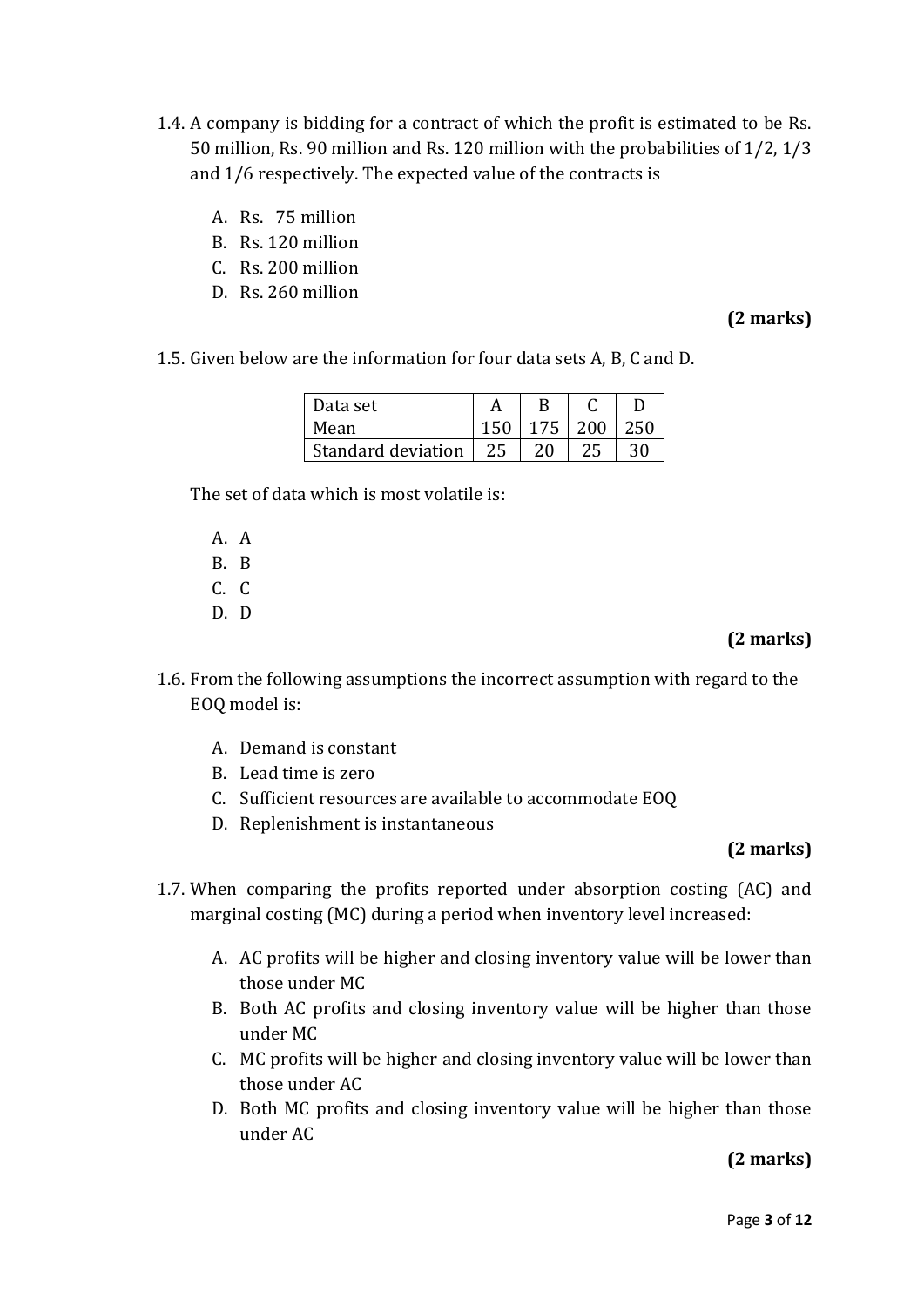- 1.8. From the following, the one that would **NOT** explain a favourable direct material usage variance is:
	- A. Using a higher quality of materials than that specified in the standard
	- B. A reduction in material wastage rates
	- C. An increase in suppliers' quality control checks
	- D. Achieving a lower output volume than budgeted

#### **(2 marks)**

- 1.9. A simple random sample of 100 invoices showed a mean value of Rs. 600 and a standard deviation of Rs. 100. The 95% upper confidence limit of the population mean is therefore approximately
	- A. Rs. 500
	- B. Rs. 580
	- C. Rs. 620
	- D. Rs. 700

#### **(2 marks)**

- 1.10. A research firm contacts a random sample of 100 Advanced Level students and finds that a sample proportion of 20% prefer the professional course offered by its client organization to all other similar courses. The 95% (Z=2) confidence interval for the proportion of all advanced level students who prefer the course offered by the client organization is:
	- A. 12% to 28%
	- B. 16% to 24%
	- C. 18% to 22%
	- D. 19% to 21%

**(2 marks)**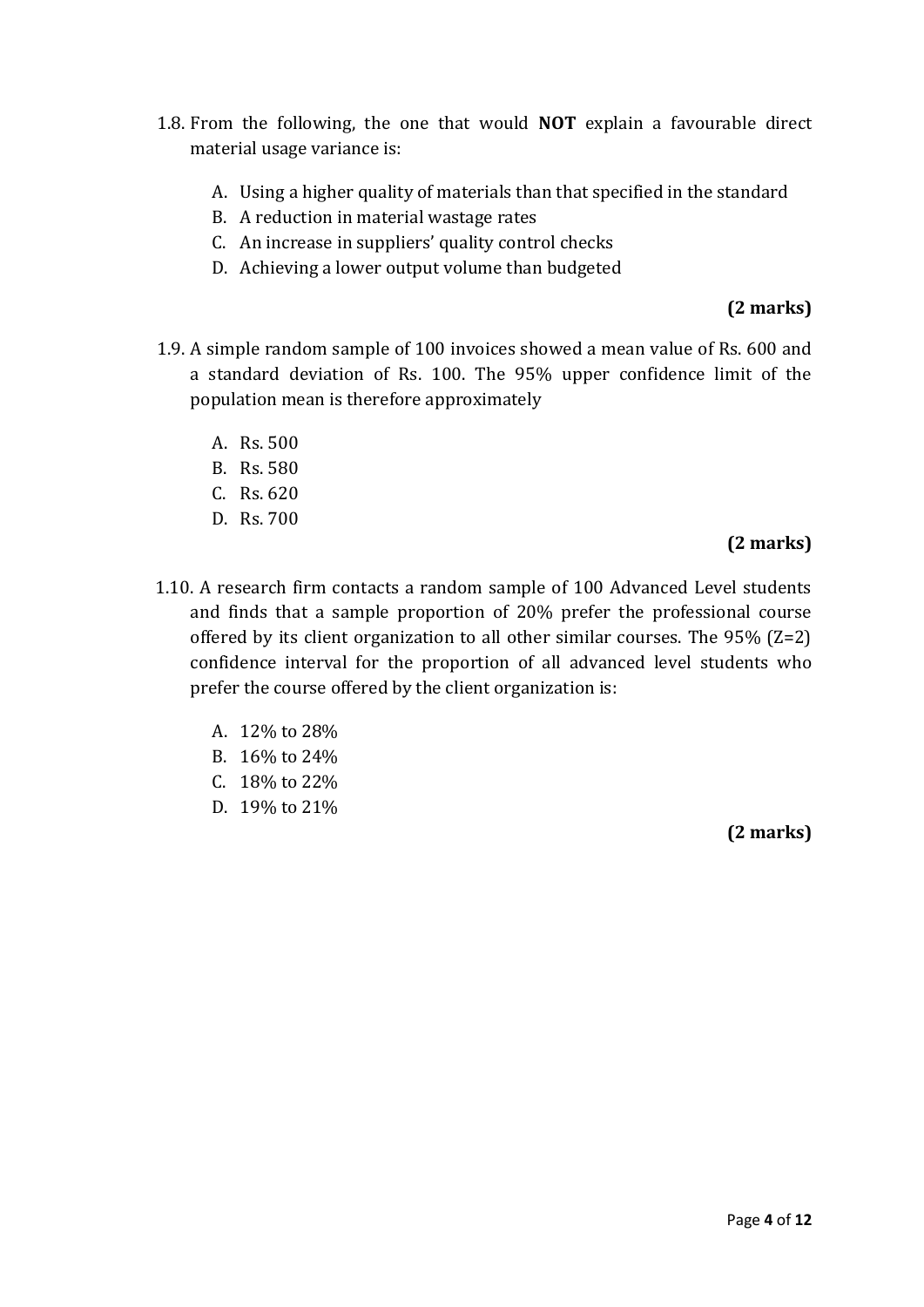**1(b):** You are required to write short answers to all questions with attention given to action verbs.

(Total 30 marks)

1.11. A company is planning to buy a machine with a total capacity of 1,800,000 units. Based on the sales forecasts 100,000 units will be produced in the first year and every year thereafter production will be increased by 25,000 units.

#### **Required:**

**Calculate** the number of years it will take to utilise the full capacity of the machine.

**(3 marks)**

1.12. An investment of Rs. 7.2 million is proposed to be invested in a long term project expected to generate net positive cash flows over the next 25 years. The net cash flow in the first year will be Rs. 100,000 and will increase every year by 20% of the preceding year's cash flow.

#### **Required:**

**Calculate** the pay-back period of the project to the nearest whole year.

**(3 marks)**

1.13. A financial institution has offered an investment scheme where an amount invested now would be doubled after 5 years.

## **Required: Calculate** the percentage Annual Effective Rate (AER) of this investment to two decimal places.

**(3 marks)**

1.14. In 2008, a price index based on  $1994 = 100$  stood at 129. In that year it was rebased at  $2008 = 100$ . By 2010 the new index stood at 110. For a continuous estimate of price changes since 1994,

#### **Required:**

**Calculate** the 2010 price index considering 1994 as the base year.

**(3 marks)**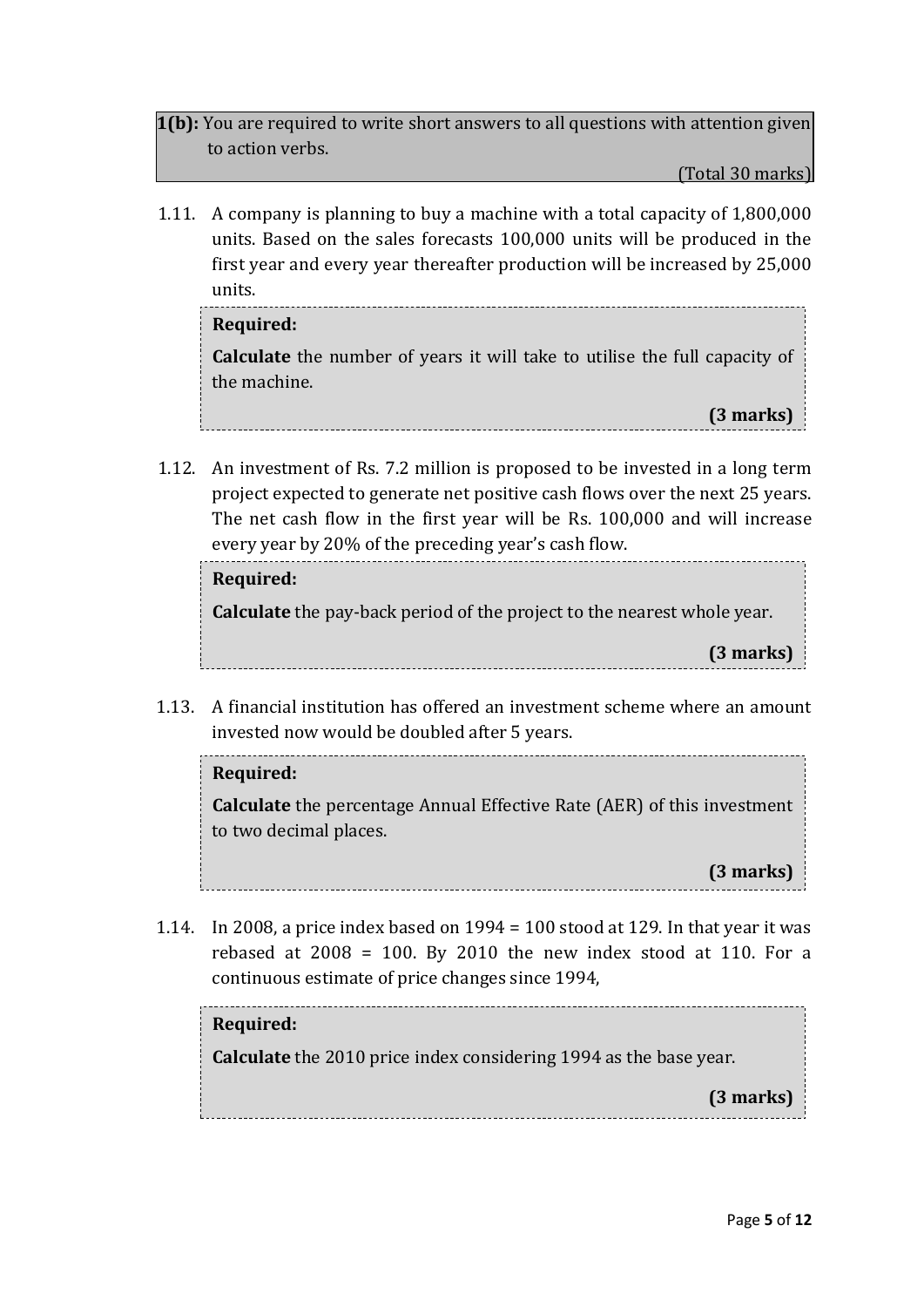1.15. The normal output of a factory is 1,000 units per month. Fixed costs every month is assumed to be equal. In the month of January 1,210 units were produced at a total cost of Rs. 3,394,000 while in February 990 units were produced at a total cost of Rs. 3,086,000. In March production was 1,040 units, sales volume was 1,200 units and profit using marginal costing was Rs. 8,160,000.

| Required:                                                    |           |
|--------------------------------------------------------------|-----------|
| <b>Calculate</b> the profit under absorption costing method. |           |
|                                                              | (3 marks) |
|                                                              |           |

1.16. Chart Automobiles (CA) sells three products P, Q and R having C/S ratios of 15%, 10% and 25% respectively. P and Q generate revenues of Rs. 10 million and Rs. 20 million respectively. The total fixed cost of CA is Rs. 5.5 million and expects to earn a profit of Rs. 1 million.

#### **Required:**

**Calculate** the revenue that needs to be generated by product R to earn the expected profit.

- **(3 marks)**
- 1.17. A company uses a regression equation to forecast its quarterly trend sales volume which is adjusted by a seasonal index.

The equation is:  $TV = 4,000 + 80N$  where TV is the trend volume and N is the equation is: 17 1,888 F 881 where 17 is the trend volume and 11 is the quarter number. The seasonal index values for quarters 1, 2, 3 and 4 are 105%, 80%, 95% and 120% respectively.

#### **Required:**

**Calculate** the forecast increase or decrease in sales volume from 3rd quarter to 4th quarter in the second year.

**(3 marks)**

1.18. The length of telephone calls at a call centre is normally distributed with a mean of 10 minutes and a variance of 25.

**Required: Calculate** the percentage of calls that exceeds 20 minutes. **(3 marks)**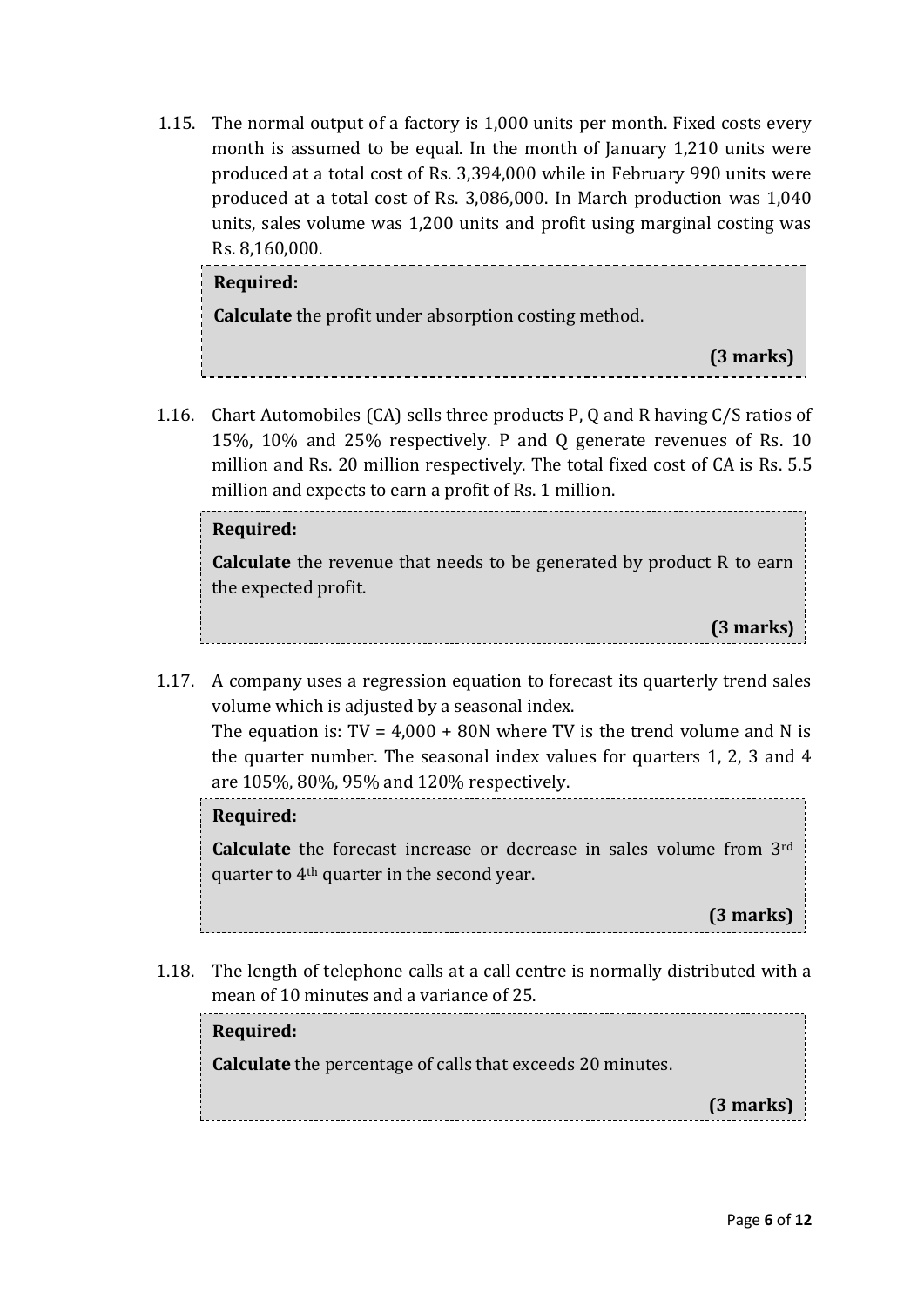1.19. Activity based costing enables better allocation of overheads based on resource consumption by the products.

**Required: State** the four (04) main steps involved in Activity Based Costing. **(3 marks)**

1.20. The following estimates have been made for the next month in relation to a product with the possible margin of error (plus or minus) as given.

| Item                     | Rs.       | Margin of error $(+/-)$ |
|--------------------------|-----------|-------------------------|
| Selling price per unit   | 80        | 10 <sub>%</sub>         |
| Variable cost per unit   | 50        | 20%                     |
| Fixed cost for the month | 3,000,000 | 10%                     |

#### **Required:**

**Calculate** the maximum error in the breakeven sales volume.

| $(3$ marks) |
|-------------|
|             |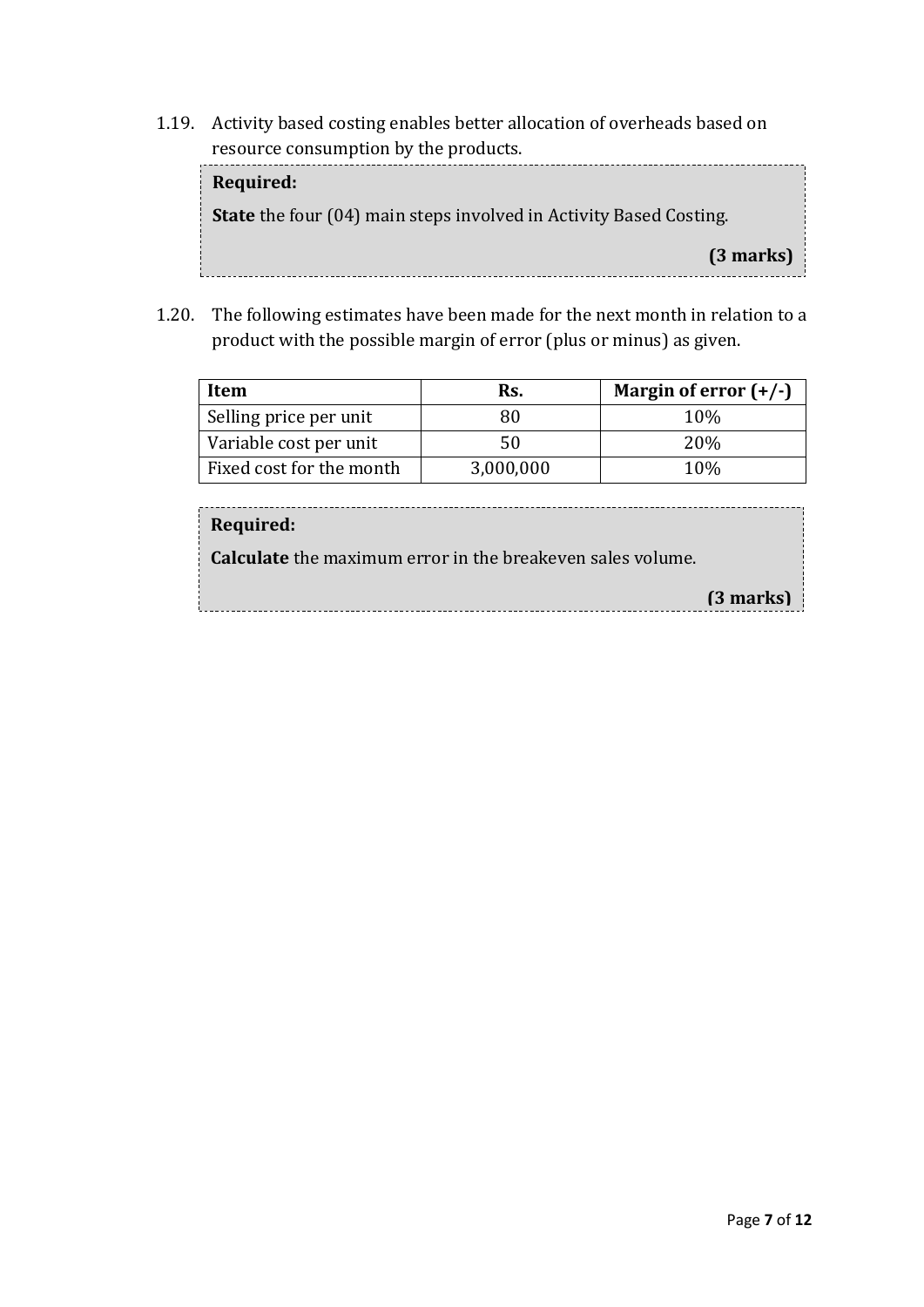*Three out of the four questions should be answered. Total marks for Section 2 is 30 marks. Recommended time for the section is 54 minutes*.

#### **Question 02**

Sugath Tea Packaging (STP) packets and sells tea. The results of the quarter just ended are as follows.

| <b>STP Tea</b>                          |                 |                 |
|-----------------------------------------|-----------------|-----------------|
| <b>Performance for the last quarter</b> |                 |                 |
|                                         | <b>Rs. '000</b> | <b>Rs. '000</b> |
| Sales (20,000 pkts)                     |                 | 1,800           |
| Cost of Goods Sold                      |                 |                 |
| Fixed production wages                  | 60              |                 |
| Piece work labour                       | 270             |                 |
|                                         | 330             |                 |
| Materials                               | 1,200           |                 |
|                                         |                 | 1,530           |
| <b>Gross Profit</b>                     |                 | 270             |
| Distributor commission (Rs. 15 per pkt) | 300             |                 |
| Fixed admin cost                        | 90              |                 |
|                                         |                 | 390             |
|                                         |                 | (120)           |

The following information is available for the next quarter.

- 1. Fixed production wages and fixed admin cost will not change
- 2. Piecework rate will increase to Rs. 15 per unit
- 3. The demand would increase / decrease by 1,000 units per quarter for each Rs. 3 decrease / increase in the selling price.

#### **Required**:

- 1. **Calculate** the marginal cost of one unit and identify the total cost function for the next quarter. **(2 marks)**
- 2. **Identify** the demand function and thereby total revenue and marginal revenue functions for the next quarter. **(5 marks)**
- 3. **Calculate** the optimum output and the selling price per unit, and total profit at the optimum level of output for the next quarter. **(3 marks)**

#### **(Total 10 marks)**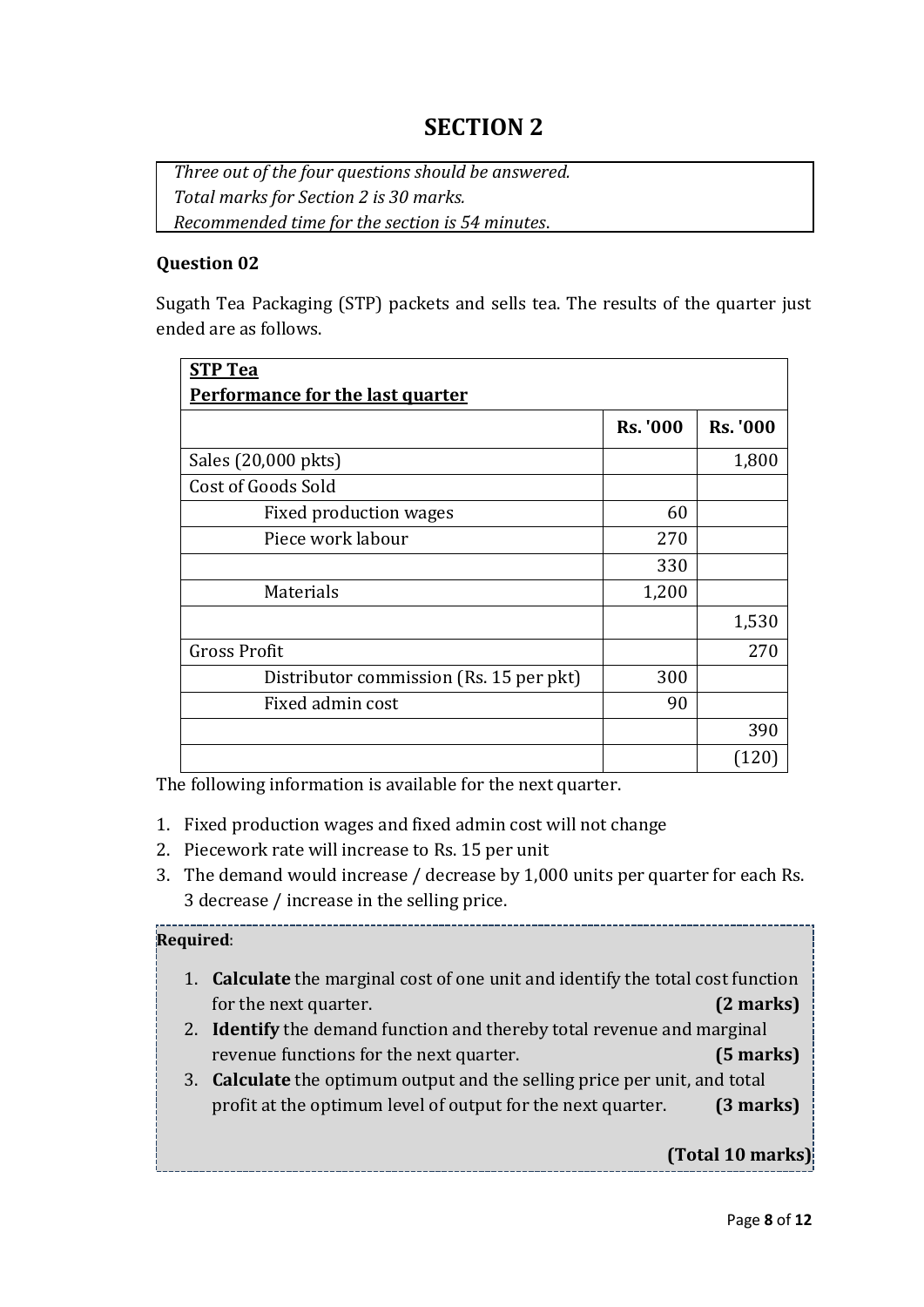#### **Question 03**

The following data relate to the process-2 of a three stage production process for the month of January;

| Material input from process-1 | 5,000 units @ Rs. 194 per unit |
|-------------------------------|--------------------------------|
| Material added                | Rs. 217,500                    |
| Direct labour                 | Rs. 400,000                    |
| Overheads                     | Rs. 308,100                    |

Losses are identified upon completion of the process and during the month of January, 800 units were scrapped. 10% of the number of units introduced during the month is considered as normal. Scrap value of any loss is Rs. 50 per unit.

There were 600 units in opening work in process completed as follows;

| Material from process $-1$ | 100% | Rs. 75,000  |
|----------------------------|------|-------------|
| Added material             | 60%  | Rs. 25,000  |
| Labour                     | 30%  | Rs. 50,000  |
| Overhead                   | 30\% | Rs. 14,400  |
| Total                      |      | Rs. 164,400 |

There were 1,000 units in closing work in process completed as follows;

| Material from process - 1 | 100%            |
|---------------------------|-----------------|
| Added material            | 75%             |
| Labour                    | 40%             |
| Overhead                  | 20 <sub>%</sub> |

The company uses weighted average pricing method.

| Required:              |                                                                                                                                                                                     |
|------------------------|-------------------------------------------------------------------------------------------------------------------------------------------------------------------------------------|
| 1.<br>number of units. | <b>Prepare</b> a statement reconciling input and output of process -2 in terms of                                                                                                   |
|                        | (2 marks)                                                                                                                                                                           |
| 2.                     | <b>Calculate</b> the number of equivalent units produced during January and<br>cost per equivalent unit by element of cost and in total, identifying the<br>normal loss separately. |
|                        | $(6$ marks)                                                                                                                                                                         |
| 3.                     | <b>Calculate</b> the cost of production transferred to process-3 and value of<br>closing work in process for the purpose of inclusion in process-3 account.                         |
|                        | (2 marks)                                                                                                                                                                           |
|                        | (Total 10 marks)                                                                                                                                                                    |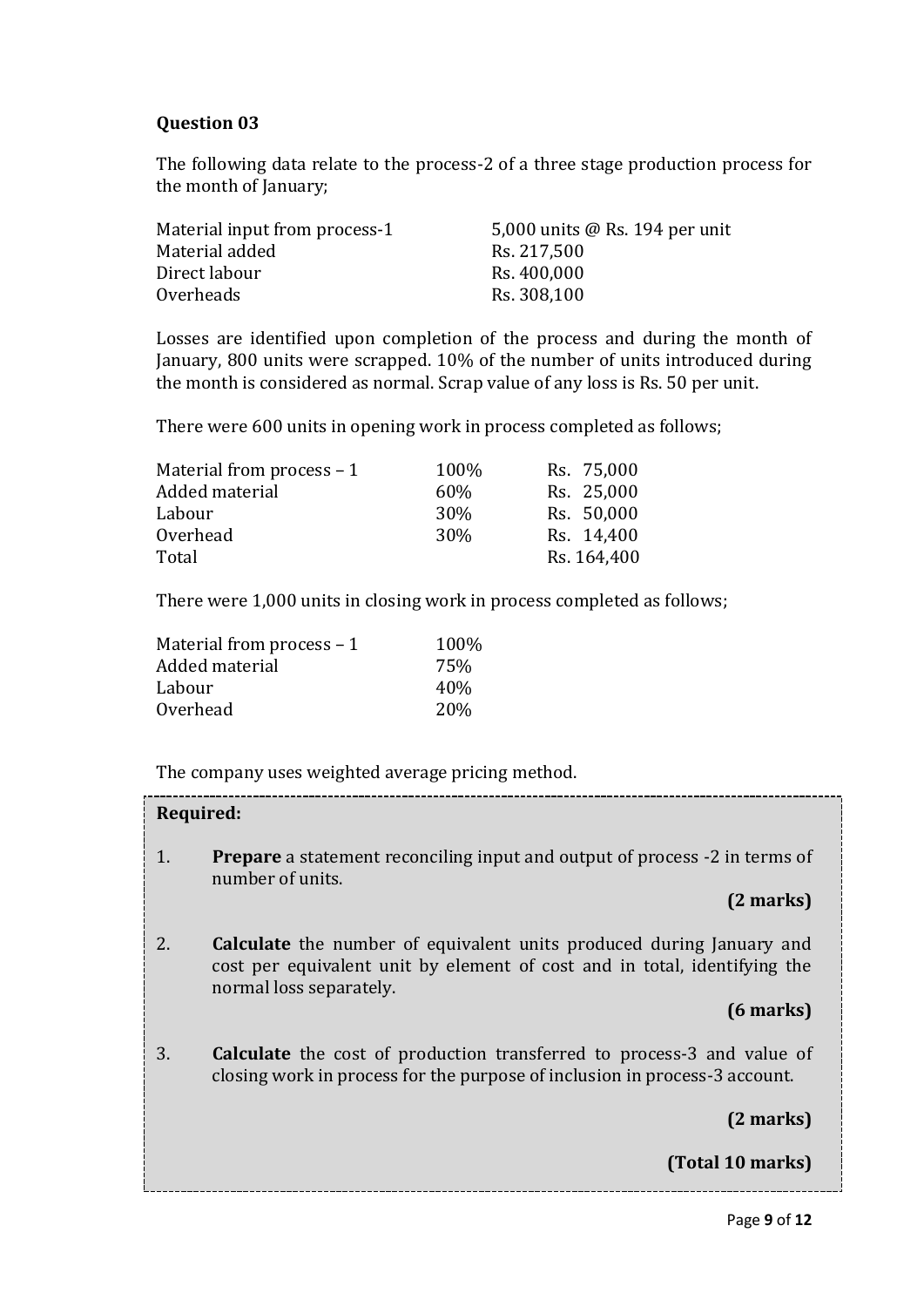#### **Question 04**

4.1. Following information relates to Material 'X' used by a manufacturing company

| Maximum consumption per week | 9,000 units   |
|------------------------------|---------------|
| Minimum consumption per week | 3,000 units   |
| Re-order quantity            | 36,000 units  |
| Lead time                    | $4 - 6$ weeks |

#### **Required:**

**Calculate** for material X;

| laiculate foi thateith A; |               |
|---------------------------|---------------|
| 1. Re-order level         |               |
| 2. Maximum level          | (1 mark)      |
|                           | $(1$ mark $)$ |
| 3. Minimum level          | (1 mark)      |
| 4. Average level          |               |
|                           | (1 mark)      |

4.2. Following information relates to Material 'Y' used by a manufacturing company.

| Price of 'Y'              | Rs. 25 per unit       |
|---------------------------|-----------------------|
| Consumption               | 8,000 units per annum |
| Cost of placing one order | Rs. 100               |
| Rate of interest          | 10% per annum         |

#### **Required:**

1. **Calculate** the Economic Order Quantity (EOQ) for Y.

#### **(2 marks)**

2. **Calculate** Total Holding Cost and Total Ordering Cost per annum for material Y.

#### **(2 marks)**

3. **Explain** two (02) practical issues which may be encountered in using EOQ model.

**(2 marks)**

**(Total 10 marks)**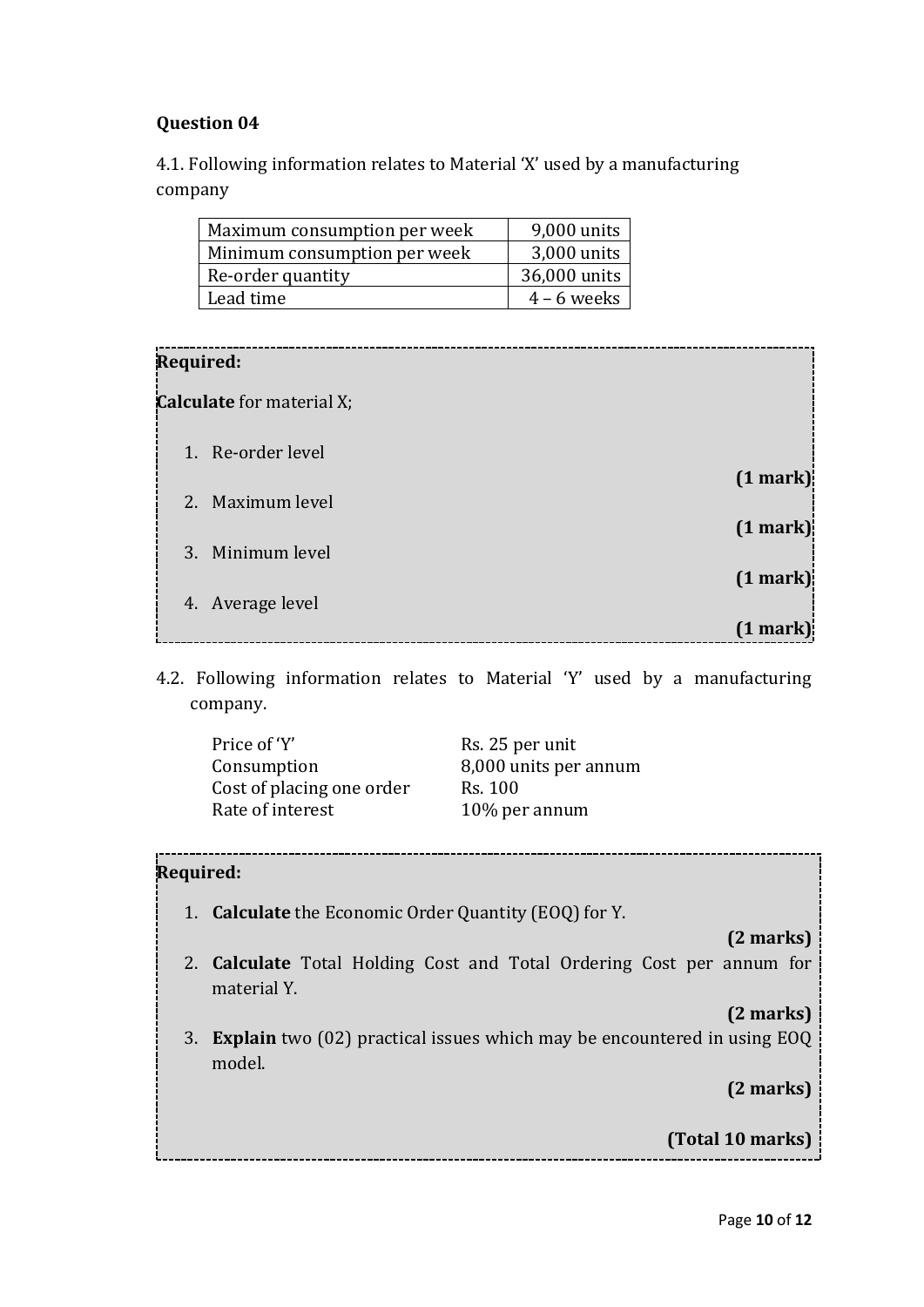#### **Question 05**

The details below relate to actual output costs and variances for the month of January of a company which produces a single product called ALPHA. There were no opening and closing work in progress. A standard marginal costing system is operated.

| Actual production of ALPHA                       | 9,000 units     |
|--------------------------------------------------|-----------------|
|                                                  |                 |
| Actual costs incurred for the month:             | <b>Rs. '000</b> |
| Direct material purchased and consumed (1,000kg) | 300             |
| Direct Labour for 5,000 hours                    | 390             |
| Variable production overhead                     | 122             |
|                                                  |                 |
| <b>Variances:</b>                                | <b>Rs. '000</b> |
| Direct material price                            | 30 favourable   |
| Direct material usage                            | 33 adverse      |
| Direct labour rate                               | 10 favourable   |
| Direct labour efficiency                         | 32 favourable   |
| Variable production overhead expenditure         | 22 adverse      |
| Variable production overhead efficiency          | 8 favourable    |

Variable production overhead changes with labour hours used.

#### **Required:**

1. **Calculate** the standard costs, per unit of ALPHA, of the cost elements direct material, direct labour and variable production overhead showing cost per unit of each element and consumption of each of such element by one unit of ALPHA.

#### **(6 ½ marks)**

2. **State** the three (03) broad categories standards are normally classified into and discuss which of the three is preferred.

**(3 ½ marks)**

**(Total 10 marks)**